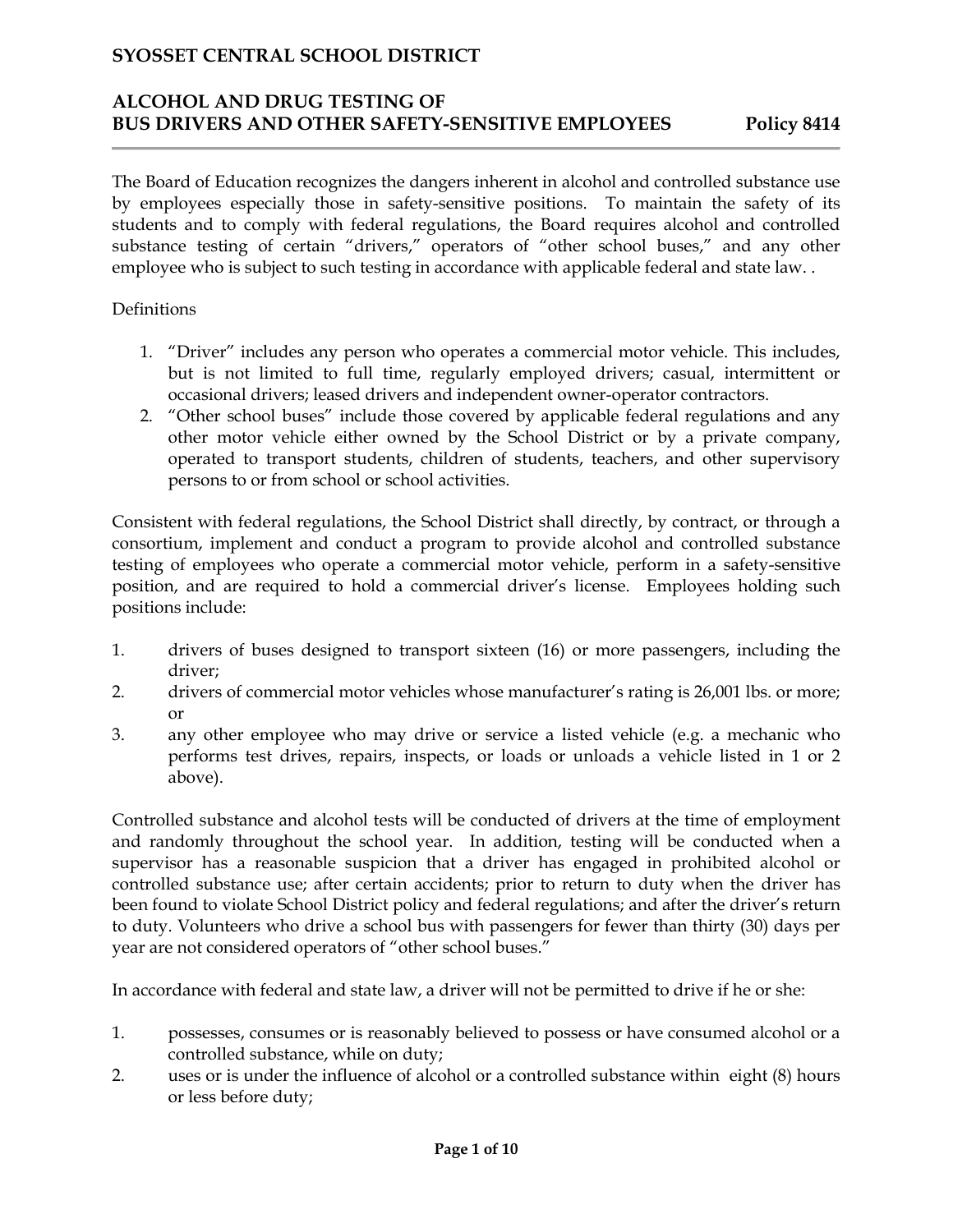### **ALCOHOL AND DRUG TESTING OF BUS DRIVERS AND OTHER SAFETY-SENSITIVE EMPLOYEES Policy 8414**

- 3. has an alcohol concentration of 0.02 or higher, or tests positive for a controlled substance; or
- 4. refuses to take a required alcohol or controlled substance test.

Also, no driver shall use alcohol after being involved in an accident in which there was a fatality or in which the bus driver was cited for a moving violation and a vehicle was towed from the scene or an injury was treated away from the scene until he/she has been tested or eight (8) hours have passed, whichever occurs first.

Any employee who is tested and found to have an alcohol concentration of at least 0.02, but less than 0.04, shall be removed from the position until his or her next regularly scheduled duty period, but not less than twenty-four (24) hours following administration of the test. Any driver found to have violated this requirement may be disciplined in accordance with the provisions of the applicable collective bargaining agreement, School District policy, and/or law. Operators of "other school buses" subject to random testing pursuant to New York Law will be subject to the same consequences based upon an alcohol concentration of at least 0.02 but less than 0.04 as drivers listed above.

If a driver has an alcohol concentration of 0.04 or greater, or has engaged in prohibited alcohol or controlled substance use, he or she will be removed from driving duties, and referred to a substance abuse professional. The employee may be required to complete a treatment program and/or be disciplined pursuant to School District policy and/or collective bargaining agreement. No driver who has abused controlled substances and/or alcohol may return to duty unless he/she has successfully passed a required return to duty test. Thereafter, the driver will be subject to follow-up testing. Operators of "other school buses" subject to random testing pursuant to New York Law will be subject to the same consequences based upon an alcohol concentration of 0.04 or greater or a positive drug test as drivers listed above.

Should the School District receive a dilute test result in which the creatinine concentration is greater than 5mg/dL in the case of any pre-employment, return-to-duty, follow-up, reasonable suspicion, or random test, it is the policy of the School District that the individual shall be retested and that re-test will become the test of record.

Any employee who operates a commercial motor vehicle and is in a safety-sensitive function shall be subject to alcohol and controlled substance testing. An employee having any questions concerning the School District's policy or regulation, state law or the federal regulations shall contact the Superintendent of Schools.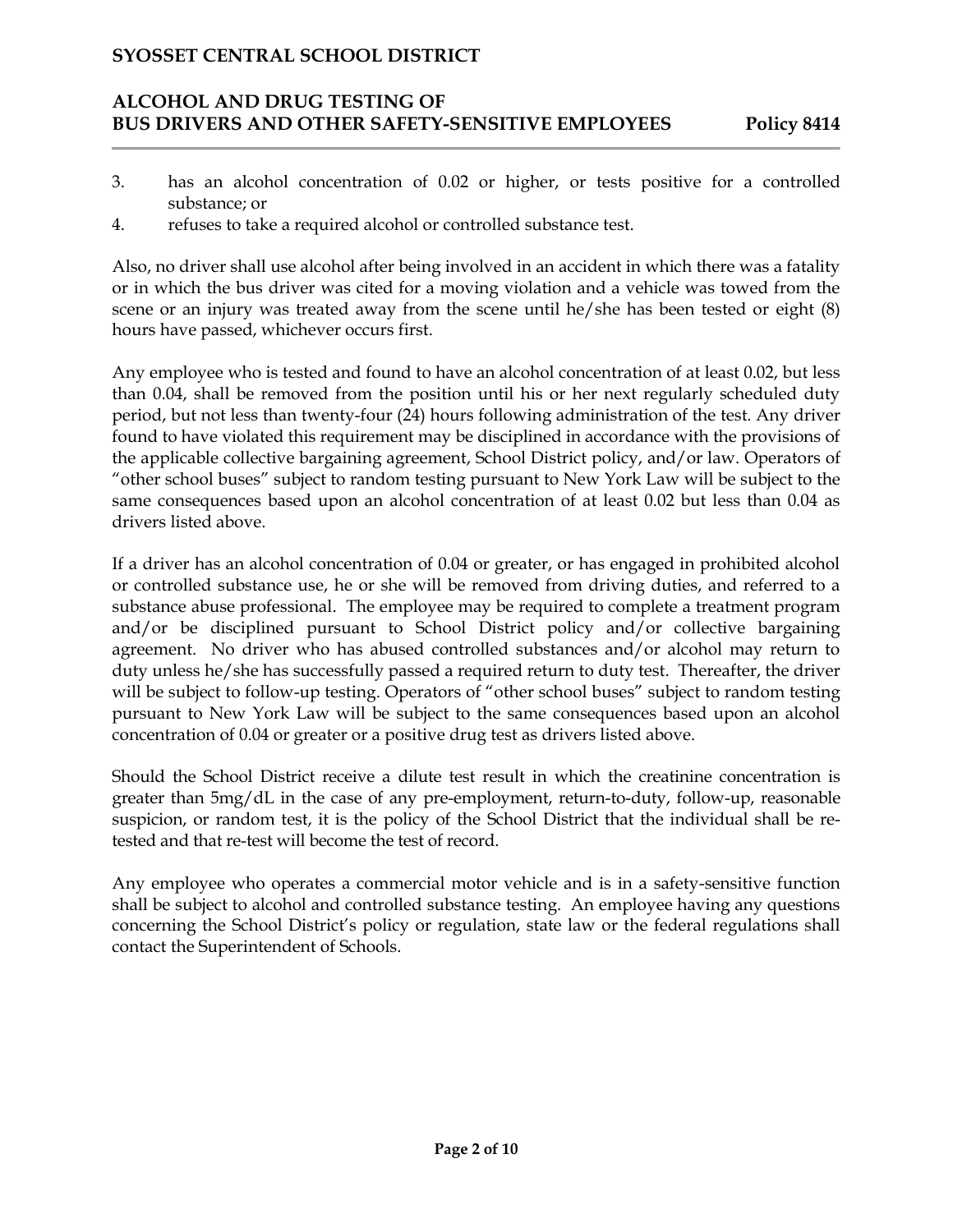# **ALCOHOL AND DRUG TESTING OF BUS DRIVERS AND OTHER SAFETY-SENSITIVE EMPLOYEES Policy 8414**

Any treatment, rehabilitation program or discipline will be provided in accordance with School District policy and/or collective bargaining agreements.

#### I. Covered Employees

Covered employees include School District employees who operate a commercial motor vehicle, perform in a safety-sensitive position, and are required to obtain a commercial driver's license. Such employees include:

- 1. drivers of buses designed to transport sixteen (16) or more passengers;
- 2. drivers of commercial motor vehicles whose manufacturer's rating is 26,001 lbs. or more; or
- 3. any other employee who may drive a listed vehicle (e.g., a mechanic who performs test drives).

Such employees include, but are not limited to full time, regularly employed drivers; casual, intermittent or occasional drivers; leased drivers and independent, owner-operator contractors who are either directly employed or under lease to an employer or who operate a commercial motor vehicle at the direction or with the consent of the School District.

Drivers will be removed from their safety-sensitive functions if they violate the School District's policy or federal regulations pertaining to the possession or consumption of alcohol or controlled substances. A driver is performing a safety-sensitive function when:

- 1. waiting to be dispatched, unless the driver has been relieved from duty;
- 2. inspecting, servicing or conditioning any commercial motor vehicle;
- 3. driving a commercial motor vehicle;
- 4. attending a vehicle being loaded or unloaded;
- 5. performing the driver requirements of the federal regulations pertaining to accidents; and
- 6. attending to a disabled vehicle.

Covered employees are required to be in compliance with School District policy and regulation:

- when performing any on-duty safety-sensitive functions, including all time from the time a driver begins to work or is required to be in readiness to work until the time the driver is relieved from work and all responsibility; and
- during all time spent providing a breath sample, saliva sample or urine specimen and travel time to and from the collection site in order to comply with random, reasonable suspicion, post-accident, return-to-duty or follow-up testing.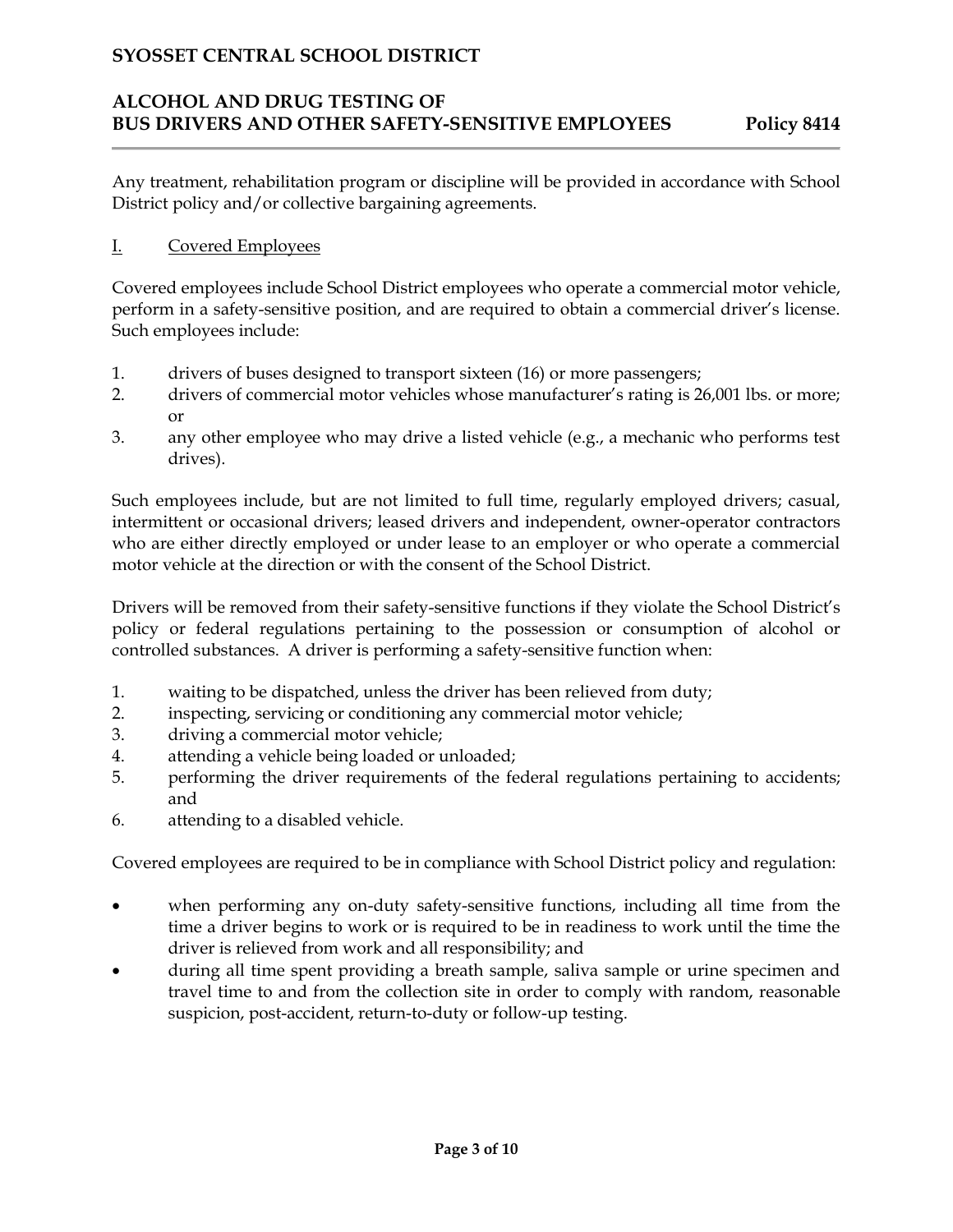# **ALCOHOL AND DRUG TESTING OF BUS DRIVERS AND OTHER SAFETY-SENSITIVE EMPLOYEES Policy 8414**

#### II. Prohibitions and Consequences

The Supervisor of Transportation or his/her designee shall prohibit an employee from driving a school bus or performing other safety-sensitive duty if the employee:

- 1. possesses, consumes or is reasonably believed to possess or have consumed alcohol or a controlled substance, while on duty;
- 2. has consumed or is under the influence of alcohol or a controlled substance within six hours before duty;
- 3. has an alcohol concentration of 0.02 or higher, or tests positive for controlled substances; or
- 4. refuses to take a required alcohol or controlled substance test. Refusal to submit shall mean the failure to provide adequate breath or urine without a valid medical explanation or to engage in conduct that clearly obstructs the testing process, such as a failure to arrive for the drug testing or failure to sign the alcohol testing form prior to specimen collection.

An employee is prohibited from consuming alcohol within eight hours after being involved in an accident, or before undergoing a post-accident test, if such a test is required. Illegal drug use by drivers is prohibited on or off duty.

Any employee who tests 0.02 or greater but less than 0.04 will be removed from driving and other safety-sensitive duties until the start of the driver's next regularly scheduled duty period, but not less than 24 hours following administration of the test.

In the event that an employee has a breath alcohol concentration of 0.04 or greater, has tested positive for a controlled substance or has refused to take a test, he or she will, in addition to immediate removal from driving and any other safety-related duties, not be returned to duty until he or she:

- 1. has been evaluated by a substance abuse professional;
- 2. has complied with any treatment recommendations; and
- 3. has received a satisfactory result from a return to duty test.

Upon return to duty, the employee will be subject to follow-up testing.

While New York law permits the use of medical marijuana, federal law prohibits its use. Any driver tested under the federal regulations, who tests positive for marijuana, even if such use if based upon a lawful certification under state law, will be found to have violated the federal regulations.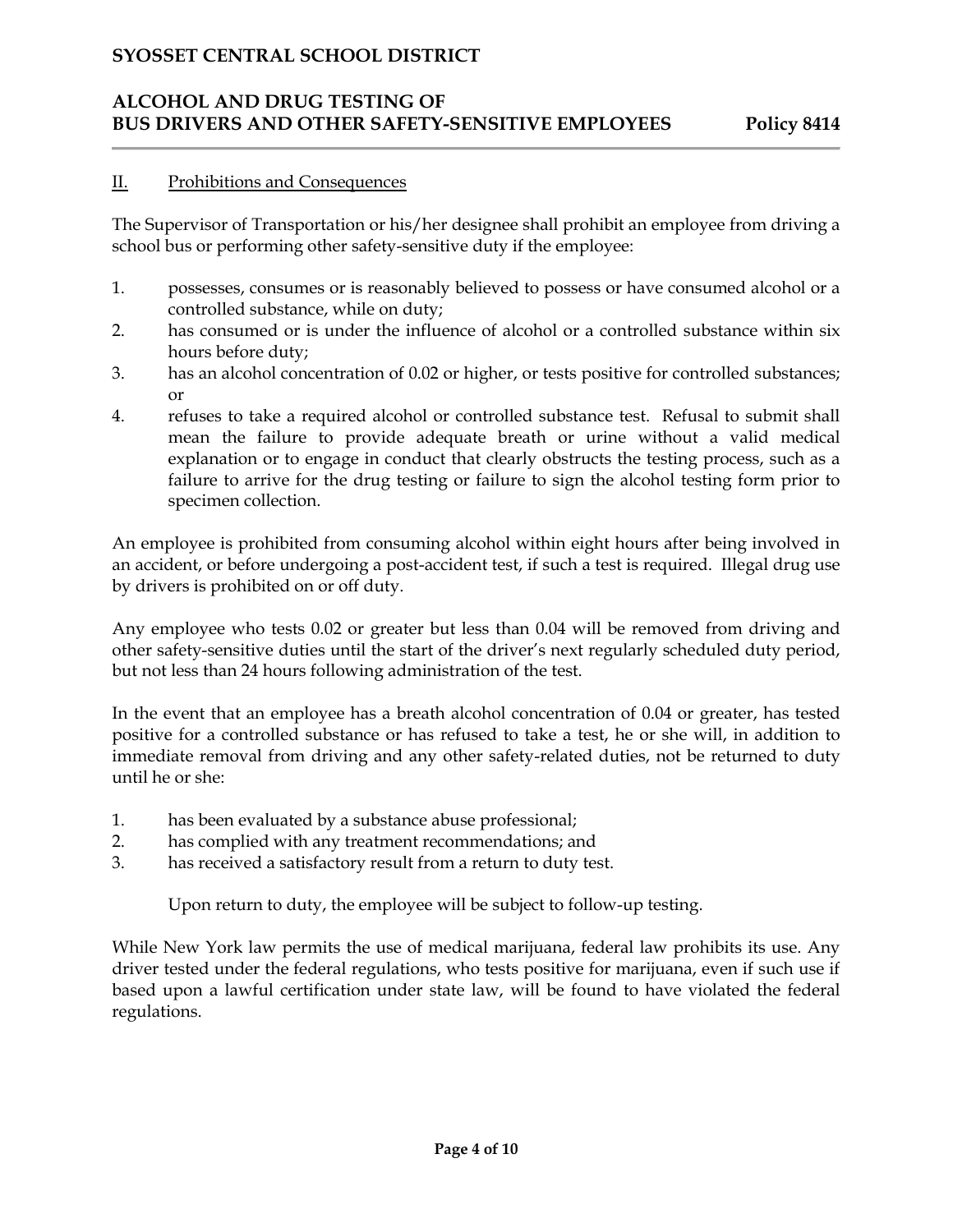#### **ALCOHOL AND DRUG TESTING OF BUS DRIVERS AND OTHER SAFETY-SENSITIVE EMPLOYEES Policy 8414**

#### III. Types of Testing

The Superintendent of Schools and the Director of Transportation shall implement the following alcohol and drug tests and will notify any employee who is required to take an alcohol or controlled substance test prior to the test that it is required pursuant to federal regulations or, in the case of pre-employment alcohol testing, School District policy.

- 1. Pre-employment: Controlled substance and alcohol tests will be conducted before applicants are hired or after an offer to hire, but before actually performing safetysensitive functions for the first time. These tests will also be given when employees transfer to a safety-sensitive function.
- 2. Post-accident: Alcohol and controlled substance tests will be conducted if a driver is involved in an accident in which:
	- a. there has been a fatality; OR
	- b. the driver has received a citation for a moving violation in connection with the accident AND EITHER
		- 1. there is an injury treated away from the scene of the accident; or
		- 2. there is a disabled vehicle towed from the scene.
- 3. Reasonable Suspicion: Alcohol and controlled substance tests will be conducted if the Transportation Supervisor or other school official who has completed the minimum two hours of training has a reasonable suspicion that the driver has violated School District policy and regulation. A "reasonable suspicion" must be based on specific, contemporaneous, articulable observations concerning the driver's behavior, appearance, speech or body odors that are characteristic of controlled substance or alcohol misuse. Alcohol tests can only be done just before, during or just after the employee drives a school bus or performs other safety-sensitive duties. The supervisor who makes the determination of reasonable suspicion cannot do the testing.
- 4. Random Testing: Random alcohol tests shall be conducted annually at a minimum rate of 25 percent of the average number of positions subject to such testing pursuant to federal regulation. Random alcohol tests must be conducted just before, during or just after the employee drives a bus or performs other safety-sensitive duties.

Random controlled substance tests shall be conducted annually at a minimum rate of 50 percent of the average number of positions subject to such testing pursuant to federal regulation. Random controlled substance tests may be conducted at any time.

Random alcohol and controlled substance tests must be unannounced and spread reasonably throughout the calendar year and shall be performed at a minimum rate established annually by the Federal Motor Carrier Safety Administration.

5. Return-to-Duty Testing: An employee who refused to take a test or has engaged in prohibited alcohol and controlled substance use, except for alcohol concentration of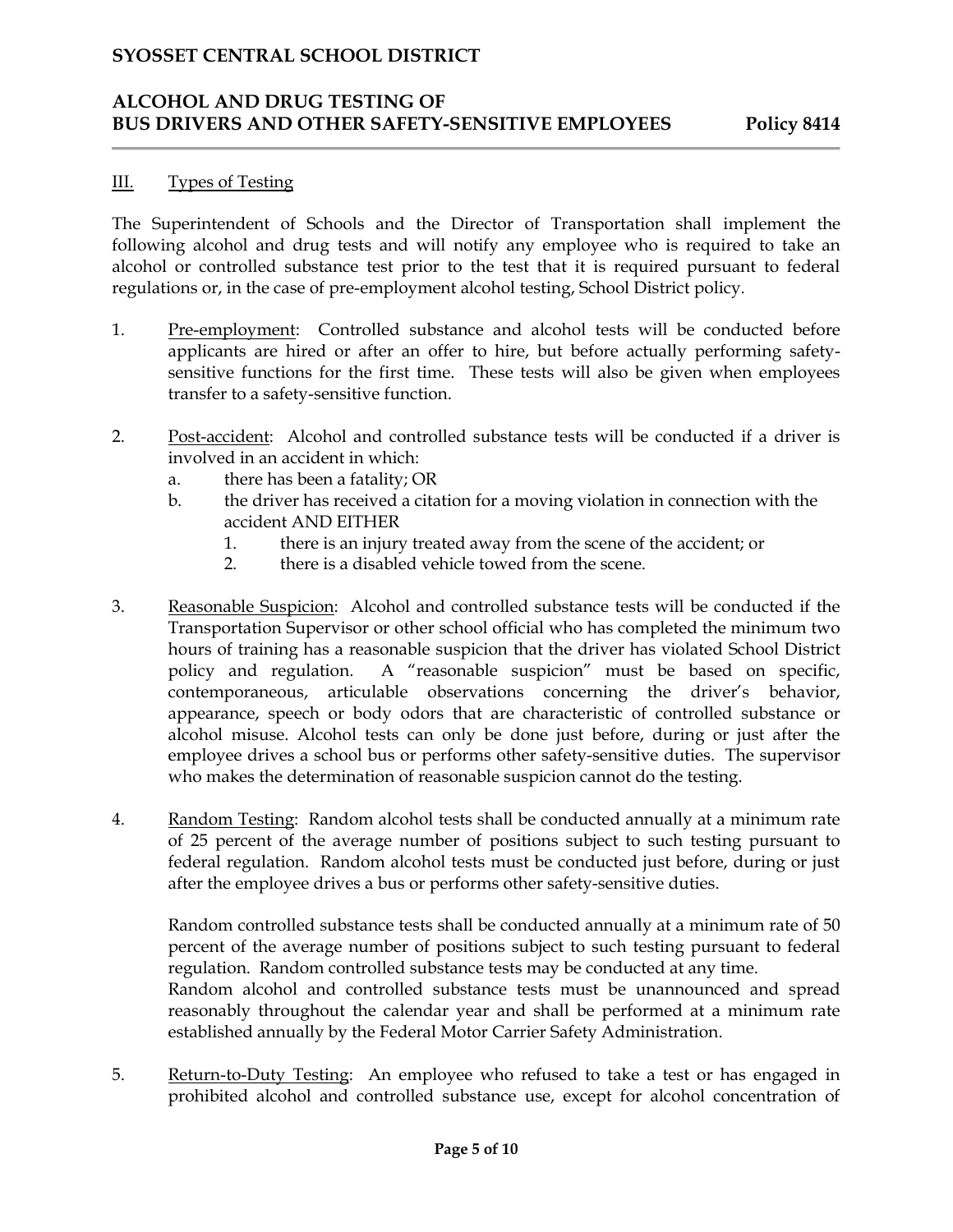#### **ALCOHOL AND DRUG TESTING OF BUS DRIVERS AND OTHER SAFETY-SENSITIVE EMPLOYEES Policy 8414**

between 0.02 and 0.04, shall be required to take an alcohol or controlled substance test and achieve a satisfactory result before returning to duty in the safety-sensitive position. If removal was due to alcohol use, a satisfactory result will be less than 0.02 alcohol concentration. If removal was due to controlled substance use, a satisfactory result will be one that it is verified as negative. The test will not be administered until the employee has been evaluated by a substance abuse professional and has complied with any treatment recommendations.

- 6. Follow-Up Testing: After an employee who was found to violate the School District's policy against alcohol and controlled substance use returns to duty, he or she will be subject to at least six unannounced tests in the first 12 months following the employee's return to duty. Follow-up testing may be extended for up to 60 months from the date of the employee's return to duty. Follow-up alcohol testing may only be conducted before, during or after the driver has performed his or her driving duties.
- IV. Testing Procedures
- A. Alcohol Testing Procedures

Alcohol testing will be conducted with evidential breath testing (EBT) devices approved by the National Highway Traffic Safety Administration. An approved non-evidential screening device may be used to perform screening tests but not for confirmation alcohol tests. The employee and the Breath Alcohol Technician conducting the test must complete the alcohol testing form so that the results are properly recorded.

- 1. Two breath tests are required to determine if a person has a prohibited alcohol concentration. A screening test is conducted first. Any result less than 0.02 alcohol concentration is considered a "negative" test.
- 2. If the alcohol concentration is 0.02 or greater, a second or confirmation test must be conducted. The confirmation test must be conducted using an EBT that meets the requirements of federal regulations.
- 3. If the confirmation test results indicate an alcohol concentration from 0.02 to 0.03999, the employee will be restricted from duty for at least 24 hours from the time of the test.
- 4. If the confirmation test results indicate an alcohol concentration equal to or greater than 0.04, the employee will be removed from all safety-sensitive duties and no return to duty will be permitted until the employee has successfully passed required return-to-duty tests. The employee must also be reviewed by a Substance Abuse Professional and comply with his/her recommendations. Follow-up tests will also be required.
- 5. For post-accident testing, the results of breath or blood tests conducted by law enforcement officials will be accepted as long as the testing conforms with federal and state requirements for alcohol testing and the results are made available to the School District.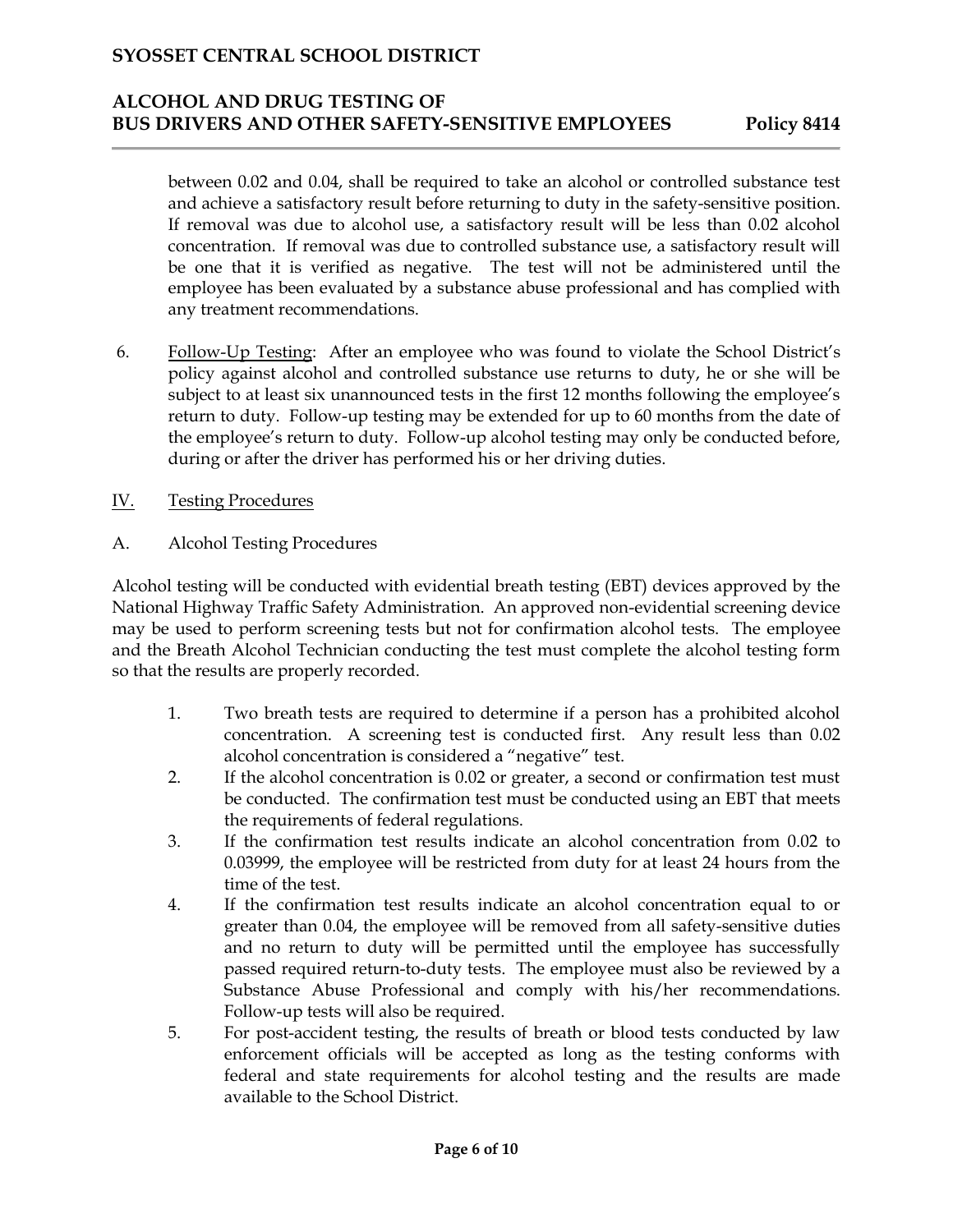### **ALCOHOL AND DRUG TESTING OF BUS DRIVERS AND OTHER SAFETY-SENSITIVE EMPLOYEES Policy 8414**

All testing procedures will conform to the requirements outlined in federal regulations (49 CFR Part 40) concerning the accuracy, reliability and confidentiality of test results. These procedures include training and proficiency requirements for Breath Alcohol Technicians, quality assurance plans for the EBT devices including calibration, requirements for suitable test location, and protection of employee test records.

B. Drug Testing Procedures

The employee must provide a urine specimen at a collection site that meets federal requirements which will be analyzed at a laboratory certified and monitored by the U.S. Dept. of Health and Human Services.

- 1. Regulations require that each urine specimen be divided into one "primary" specimen and one "split" specimen.
- 2. All urine specimens are analyzed for the following drugs:
	- a. Marijuana (THC metabolite)
	- b. Cocaine
	- c. Amphetamines
	- d. Opiates (including heroin)
	- e. Phencyclidine (PCP)
- 3. If the primary specimen confirms the presence of one or more of these drugs, the employee has 72 hours to request that the split specimen be sent to another certified lab for analysis. [Note: The employee must be removed from driving duties at this time--pursuant to federal regulations, the driver's removal cannot await the result of split sample.]
- 4.
- 5. All drug test results will be reviewed and interpreted by a physician (also called a Medical Review Officer) before they are reported to the School District.
- 6. If the laboratory reports a positive result to the Medical Review Officer (MRO), the MRO shall interview the employee to determine if there is an alternative medical explanation for the drugs found in the employee's urine specimen. If the employee provides appropriate documentation and the MRO determines that it is legitimate medical use of a prohibited drug, the drug test result is reported as negative.
- 7. If the MRO reports a positive drug result, the employee must be evaluated by a substance abuse professional and follow his/her recommendations prior to taking a return-to-duty test. Follow-up testing is also required.
- 8. For post-accident testing, the results of urine tests conducted by law enforcement officials will be accepted as long as the testing conforms with federal and state requirements for controlled substance testing and the results are made available to the School District.

All controlled substance testing shall comply with the requirements of the federal regulations (49 CFR Part 40) including procedures for the proper identification, security and custody of the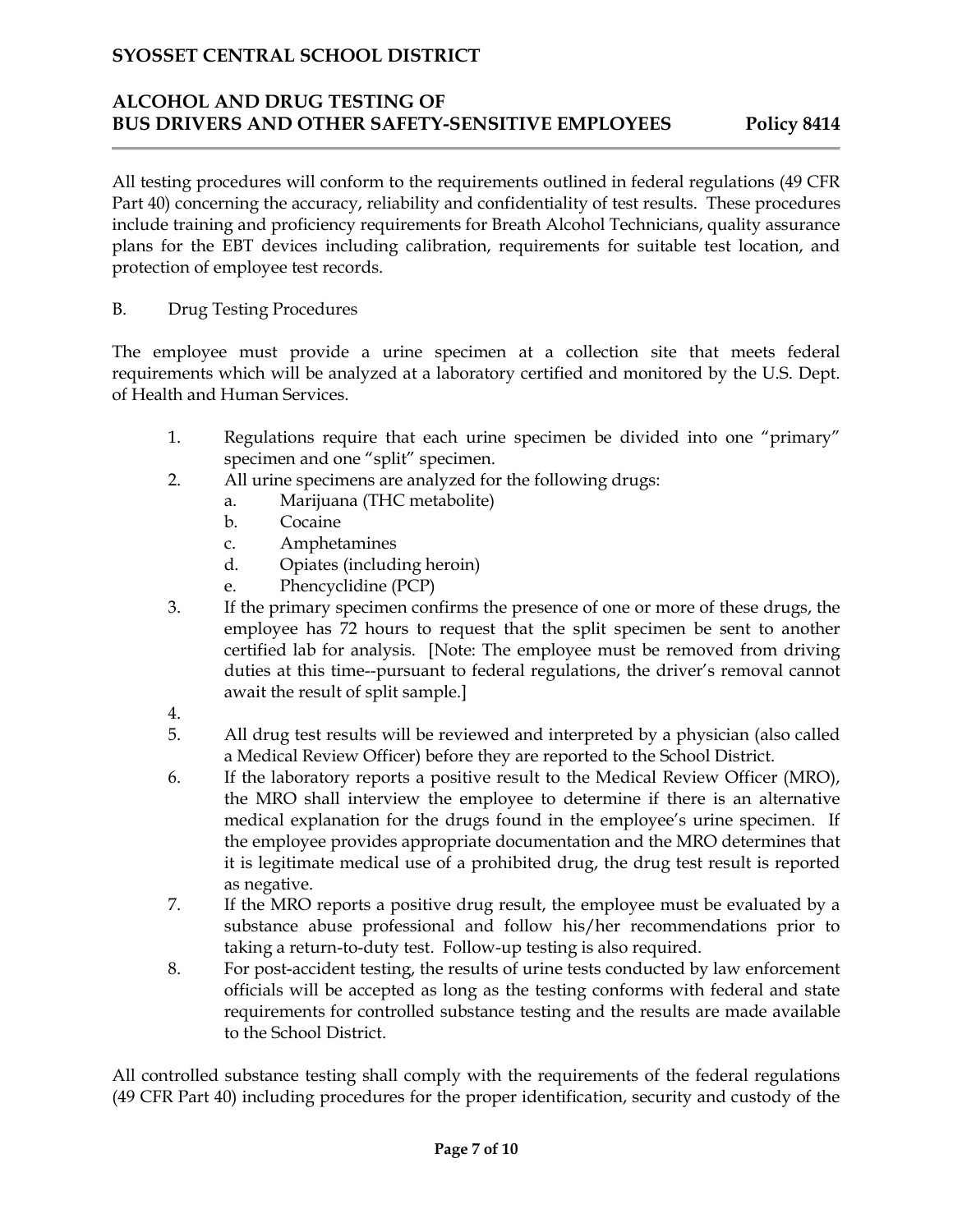# **ALCOHOL AND DRUG TESTING OF BUS DRIVERS AND OTHER SAFETY-SENSITIVE EMPLOYEES Policy 8414**

sample, use of certified laboratories, assurance that all drug test results are reviewed and interpreted by a physician, and maintaining confidentiality of employee test records.

#### V. Dilute Specimen Testing

If the School District receives a drug test result which is negative but dilute and the creatinine concentration is greater than 5mg/dl, the School District shall require a re-test to be conducted in each of the following cases:

- Pre-employment tests
- Return-to-duty tests
- Follow-up tests
- Reasonable suspicion tests
- Random tests

The result of the re-test shall become the test of record. If the employee refuses to take the re-test it will be considered the same as a positive test result.

#### VI. Training

The Supervisor of Transportation and every other person designated to determine whether reasonable suspicion exists to require an employee to undergo reasonable suspicion testing must receive at least one hour of training on alcohol misuse and at least one additional hour of training on controlled substance use which they will use in making their determinations.

#### VII. Recordkeeping and Reporting

The Transportation Supervisor shall maintain alcohol and drug testing records in accordance with applicable federal regulations and make available, if requested, for submission to the federal government or any State or local officials with regulatory authority over the employer or any of its drivers.

#### VIII. Required Notification

Every covered employee shall receive information about the signs, symptoms, and effects of alcohol misuse and controlled substance use as well as a copy of the School District's policy and procedures, the consequences of testing positive and who to contact within the School District to seek further information and/or assistance.

Each covered employee is required to sign a statement certifying that he/she has received this information. The School District shall maintain the original signed certification until the employee's employment is discontinued. The School District will provide a copy of the certification to the covered employee upon request.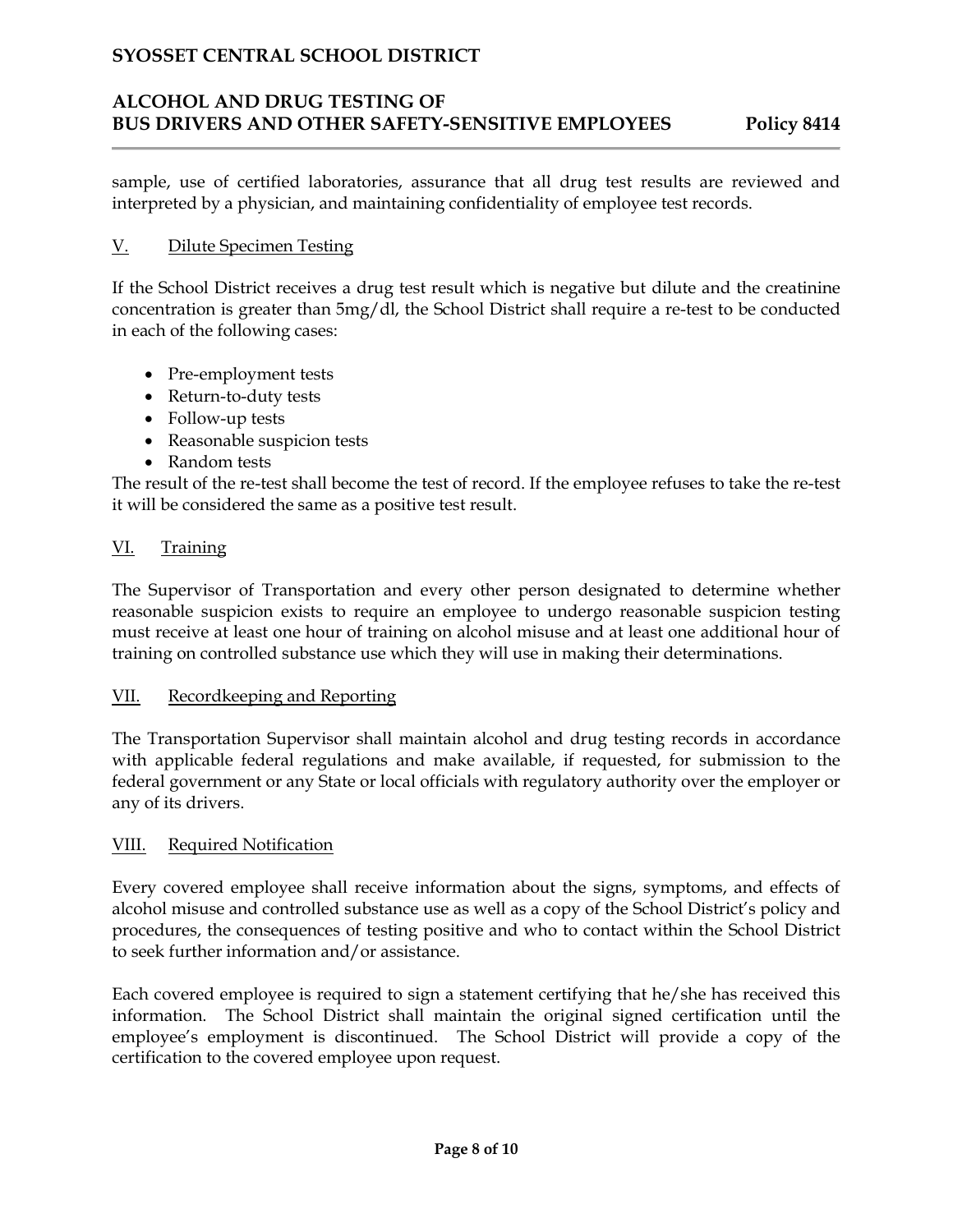### **ALCOHOL AND DRUG TESTING OF BUS DRIVERS AND OTHER SAFETY-SENSITIVE EMPLOYEES Policy 8414**

#### IX. Penalties

Any employer or driver who violates the requirements of the federal regulations of the Omnibus Transportation Employee Testing Act of 1991 may be subject to civil penalties.

In addition, in accordance with New York State law, a bus driver convicted of driving a school bus with one or more student passengers while impaired by the use of drugs or alcohol will have his/her license revoked for one year and is subject to fines ranging from \$500 to \$5,000 and/or imprisonment. Any bus driver convicted more than once in 10 years for such crimes will have his/her license revoked for three years and is subject to a fine of \$1,000 to \$5,000 and/or imprisonment.

The Superintendent of Schools or his/her designee will provide a copy of this policy, the School District's policy on misuse of alcohol and use of controlled substances, information on alcohol and drug abuse and treatment resources and any other information prescribed by federal regulations to all school bus drivers and other appropriate personnel prior to the initiation of the testing program and to each driver subsequently hired or transferred to a position subject to testing.

#### Cross-ref:

Ref: Omnibus Transportation Employee Testing Act of 1991, 49 U.S.C. §§31136; 31306 49 U.S.C. §521(b); 49 CFR Part 391; 49 CFR Part 382; 49 CFR Part 40; 49 CFR §395.2 Vehicle and Traffic Law §§509-1; 1192; 1193; 6 NYCRR 17-3; 8 NYCRR 156.3(h)

Adoption date: May 11, 2015

Revised: July 2, 2019